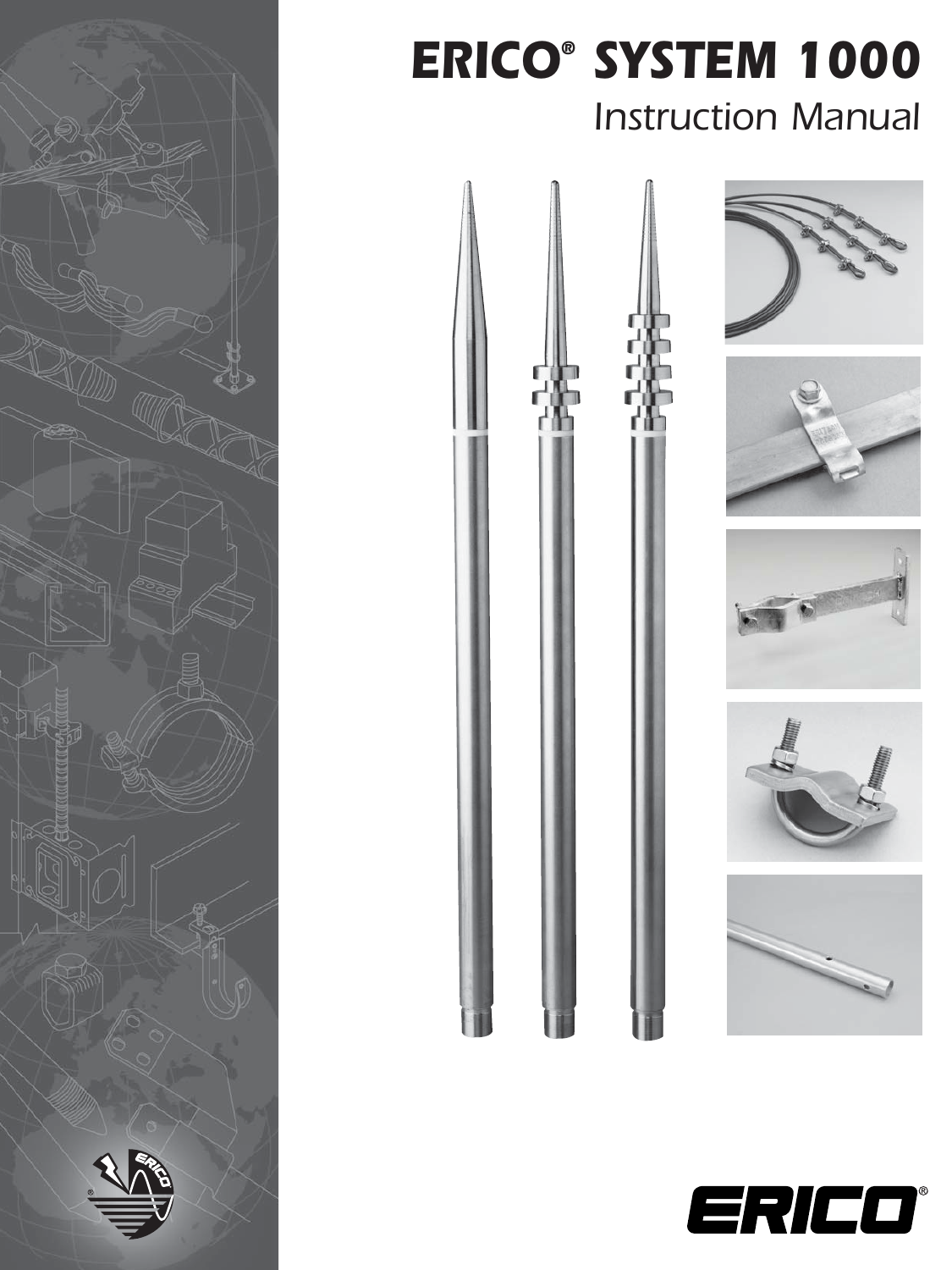### **Installation Guidelines**

This manual is a guide to the installation, operation and maintenance of the ERICO® SYSTEM 1000 Lightning Protection System. It assumes that the system to be installed has been designed by an authorized ERICO representative. The system design will include:

- Grounding systems design  $-$  a configuration should be designed as a result of soil resistivity analysis.
- Downconductor routes chosen to avoid other services, maintain minimum bending radii of 20 cm (8 inches) or greater and minimize down conductor run length.
- Downconductor securing requirements.
- LPSD CAD analysis design software which determines terminal placement, mast & height requirements as well as protection level calculation.

All of the above are recommended for a successful installation. If there is any doubt about any of the points mentioned, please contact ERICO or its nearest representative for clarification.

For additional details on installing your ERICO SYSTEM 1000, please refer to ERICO's technical notes and the French standard NFC17-102. It is also recommended to adhere to local standards for relevant local downconductor and grounding requirements.



*Warning - Do not attempt to install the ERICO SYSTEM 1000 during periods of lightning activity.*

#### **Installation**

The recommended order of installation is as follows:

- 1. Full installation of the grounding system.
- 2. Full installation of the downconductor(s).
- 3. Termination of the downconductor(s) to the grounding system.
- 4. Terminate the top of the downconductor(s) to the ERICO SYSTEM 1000 mast.
- 5. Attach the terminal to the top of the mast.
- 6. Raise the mast into position and secure.
- 7. The ERICO SYSTEM 1000 must be at least two meters higher than any point on the structure it is intended to protect.
- 8. The resistance of the lightning protection grounding system must be less than 10 ohms. This should be measured without downconductor(s) connected and without interconnection to other grounding systems.

#### **Operation**

The ERICO SYSTEM 1000 lightning protection system requires no user operation: it is completely automatic in operation.

- 1. The ERICO SYSTEM 1000 becomes active only during storm activity.
- 2. The system does not require any external power requirements or replacement components for normal operation.



#### **Maintenance**

It is essential that the ERICO SYSTEM 1000 Lightning Protection System be regularly maintained. Maintenance should be undertaken after each known strike to the ERICO SYSTEM 1000 or at least once per year or if any changes or additions have been made to the structure.



#### *Do not attempt maintenance during potential lightning activity.*

Maintenance should be undertaken as follows:

- 1. Check that the building is the same physical shape and that no additional structures such as antennae, advertising signs, satellite dishes, building maintenance units or similar have been installed within 2 m (80 in.) height of the ERICO SYSTEM 1000.
- 2. Inspect the ERICO SYSTEM 1000 terminal to ensure that it is not dented or physically damaged in any way.
- 3. Inspect the finial tip on top of the ERICO SYSTEM 1000 to ensure that it is not excessively burnt, deformed or missing.
- 4. Check that the mast is securely attached to the structure. Check that the guys are secure and undamaged. Replace if necessary. Check that all fastenings are secure and tight.
- 5. Look for signs of damage to the downconductor (whether by lightning, careless handling, vandalism or other causes).
- 6. Check that the Lightning Event Counter is secured and if the display is registering a reading, then record the reading and date.
- 7. Ensure the grounding resistance is less than 10 ohms.
- 8. Check the continuity of all bonding conductors.

#### **WARNING**

- 1. ERICO products shall be installed and used only as indicated in ERICO product instruction sheets and training materials. Instruction sheets are available at www.erico.com and from your ERICO customer service representative.
- 2. ERICO products must never be used for a purpose other than the purpose for which they were designed or in a manner that exceeds specified load ratings.
- 3. All instructions must be completely followed to ensure proper and safe installation and performance.
- 4. Improper installation, misuse, misapplication or other failure to completely follow ERICO's instructions and warnings may cause product malfunction, property damage, serious bodily injury and death.

SAFETY INSTRUCTIONS: All governing codes and regulations and those required by the job site must be observed. Always use appropriate safety equipment such as eye protection, hard hat, and gloves as appropriate to the application.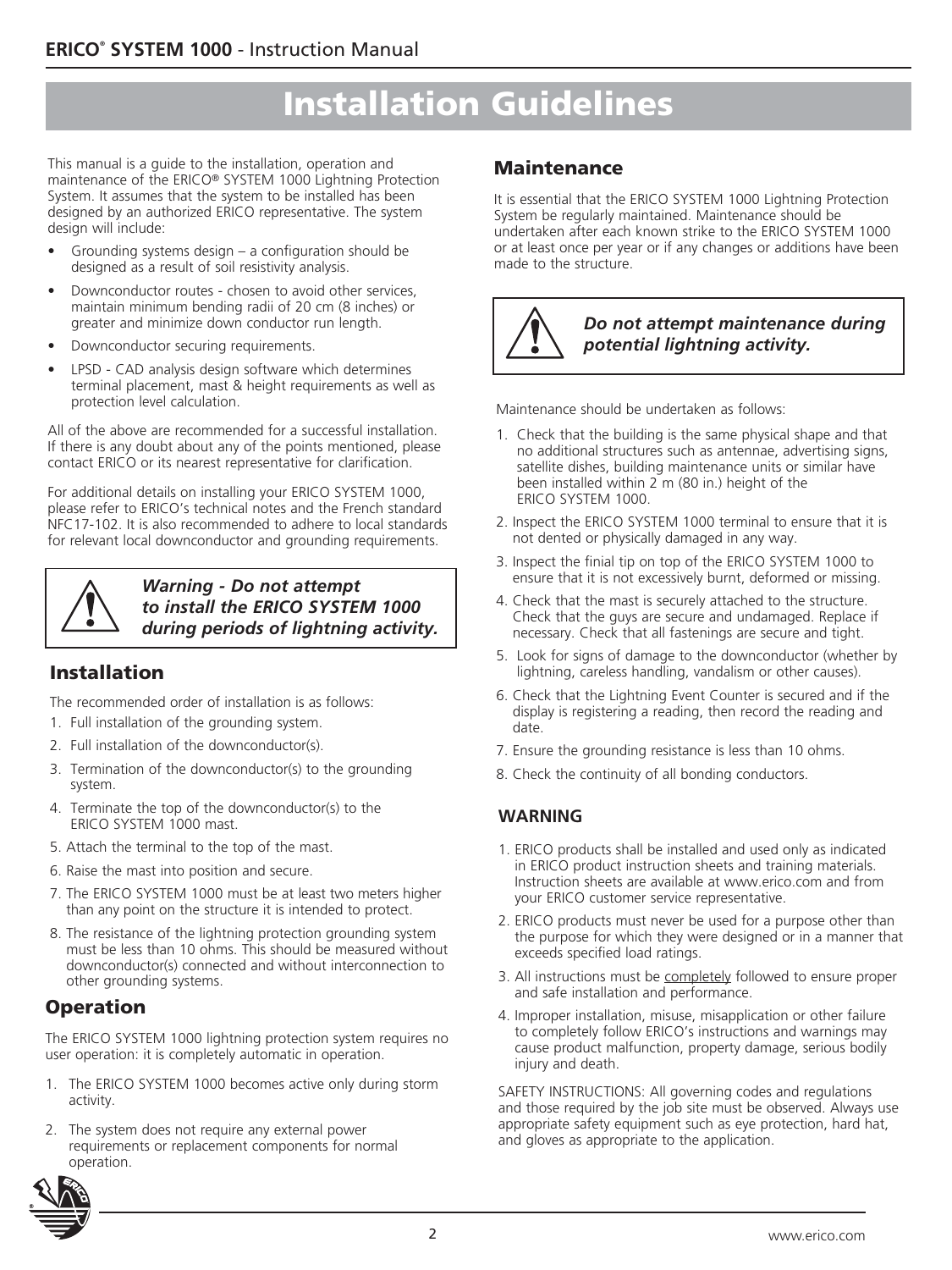### **Typical MAST Installation Arrangement**

### **For Cantilevered Mast**